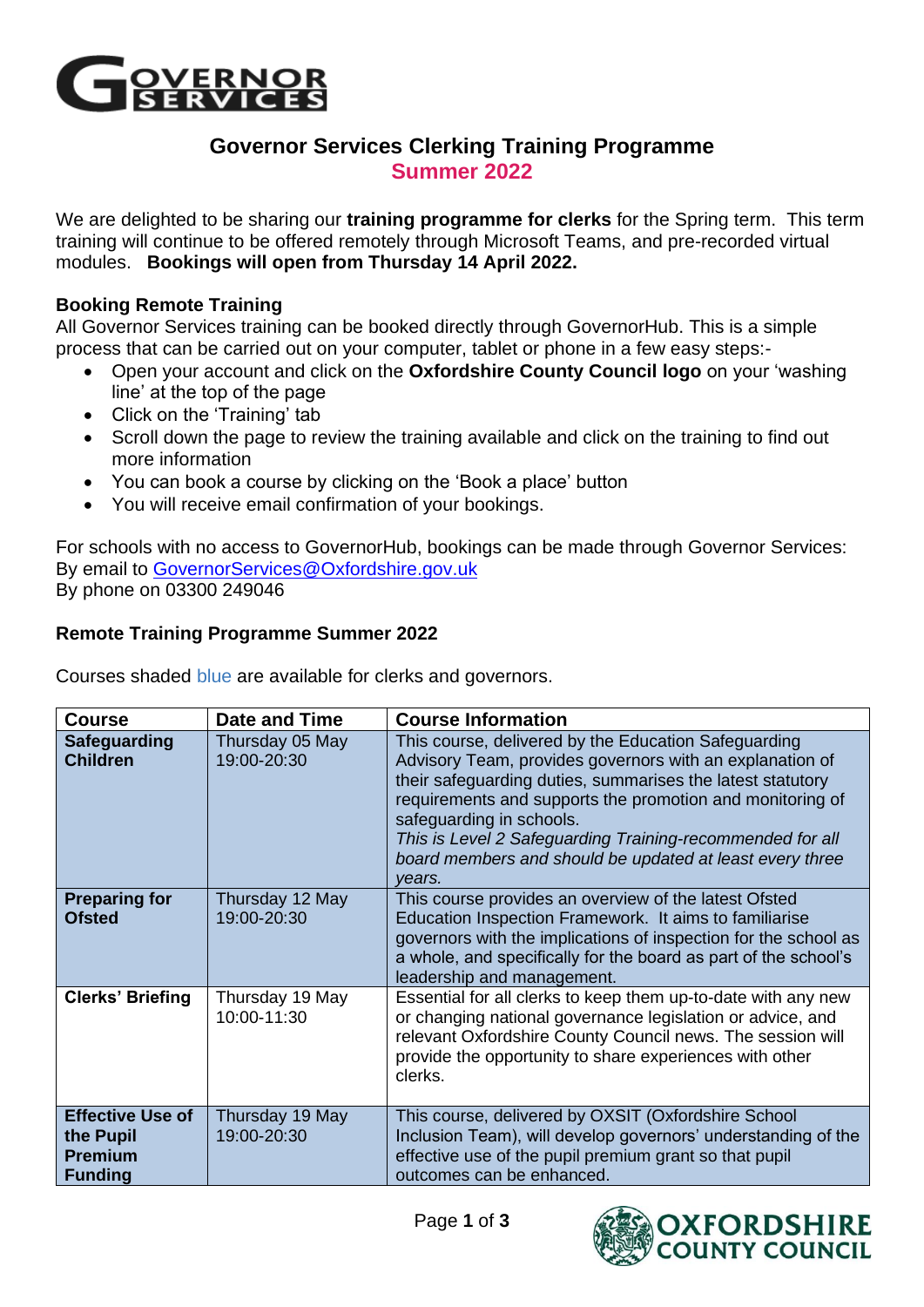

|                                                                         |                                                                          | It will support governors to develop effective strategies to<br>monitor and evaluate impact in this area and will explain the<br>role of the board in the accountability of this grant.                                                                                                                                                                                                                                                                                                                                                                   |
|-------------------------------------------------------------------------|--------------------------------------------------------------------------|-----------------------------------------------------------------------------------------------------------------------------------------------------------------------------------------------------------------------------------------------------------------------------------------------------------------------------------------------------------------------------------------------------------------------------------------------------------------------------------------------------------------------------------------------------------|
| <b>Induction for</b><br><b>Clerks</b><br>(2-part course)                | Wednesday 25 May<br>10:00-12:00<br>and<br>Thursday 26 May<br>10:00-11:00 | This 2-part course provides a comprehensive induction on<br>the statutory role, duties and responsibilities of the clerk.<br>It is essential for all new clerks and is also a useful refresher<br>for those involved in clerking for longer.<br>There will be a series of short pre-recorded modules for<br>clerks to listen to in between attending the 2 Microsoft Teams<br>sessions.                                                                                                                                                                   |
| <b>The Complaints</b><br><b>Process</b>                                 | Wednesday 08 Jun<br>19:00-20:30                                          | Every board should have several members with a good<br>understanding of the complaints policy to ensure that, if<br>needed, the process is as compliant and straight forward as<br>possible. This course looks at the statutory responsibilities<br>and best practice around complaints, aiming to improve<br>governor confidence and effectiveness when dealing with<br>complaints in school.                                                                                                                                                            |
| <b>Exclusion and</b><br><b>Suspension:</b><br>practice and<br>procedure | Tuesday 14 Jun<br>18:30-20:00                                            | This course, delivered by the Learner Engagement Team,<br>guides governors through the statutory exclusion and<br>suspension processes, explaining their role at all stages and<br>emphasising the importance of this work to ensure all schools<br>are inclusive.                                                                                                                                                                                                                                                                                        |
| <b>Effective Minute</b><br>Writing                                      | Wednesday 15 June<br>10:00-11:30                                         | This course explains how to write high quality minutes which<br>are clear and concise, and reflect the three core functions of<br>the governing board.<br>A pre-recorded module will be available to clerks after the<br>session.                                                                                                                                                                                                                                                                                                                         |
| An introduction<br>to GovernorHub<br>for Clerks                         | Wednesday 22 June<br>10.00-11.30                                         | This course is for clerks. It introduces them to the basics of<br>using GovernorHub to update membership, communicate<br>with their Boards, store documents, download reports and set<br>up committees.                                                                                                                                                                                                                                                                                                                                                   |
| <b>The</b><br><b>Safeguarding</b><br><b>Lead Governor</b>               | Wednesday 22 Jun<br>19:00-21:00                                          | The safeguarding governor needs to have a good awareness<br>of the safeguarding systems in school and in the wider<br>community if they are to monitor this area effectively for the<br>board. This training session, delivered by the Education<br>Safeguarding Advisory Team, will consider:<br>The role of the Designated Safeguarding Lead (DSL)<br>and other roles in school<br>The LADO process<br>School record keeping and chronologies<br>Referral processes: what happens next?<br>The governor role<br>Current Oxfordshire safeguarding topics |
| <b>Clerks and</b><br><b>Boards working</b><br>together                  | Wednesday 29 June<br>10:00-11:30                                         | This course is for new and experienced Clerks. It will look at<br>effective strategies for the Clerk to support the governing<br>board fulfil its 3 key roles and flag up the latest national and<br>local guidance.                                                                                                                                                                                                                                                                                                                                      |